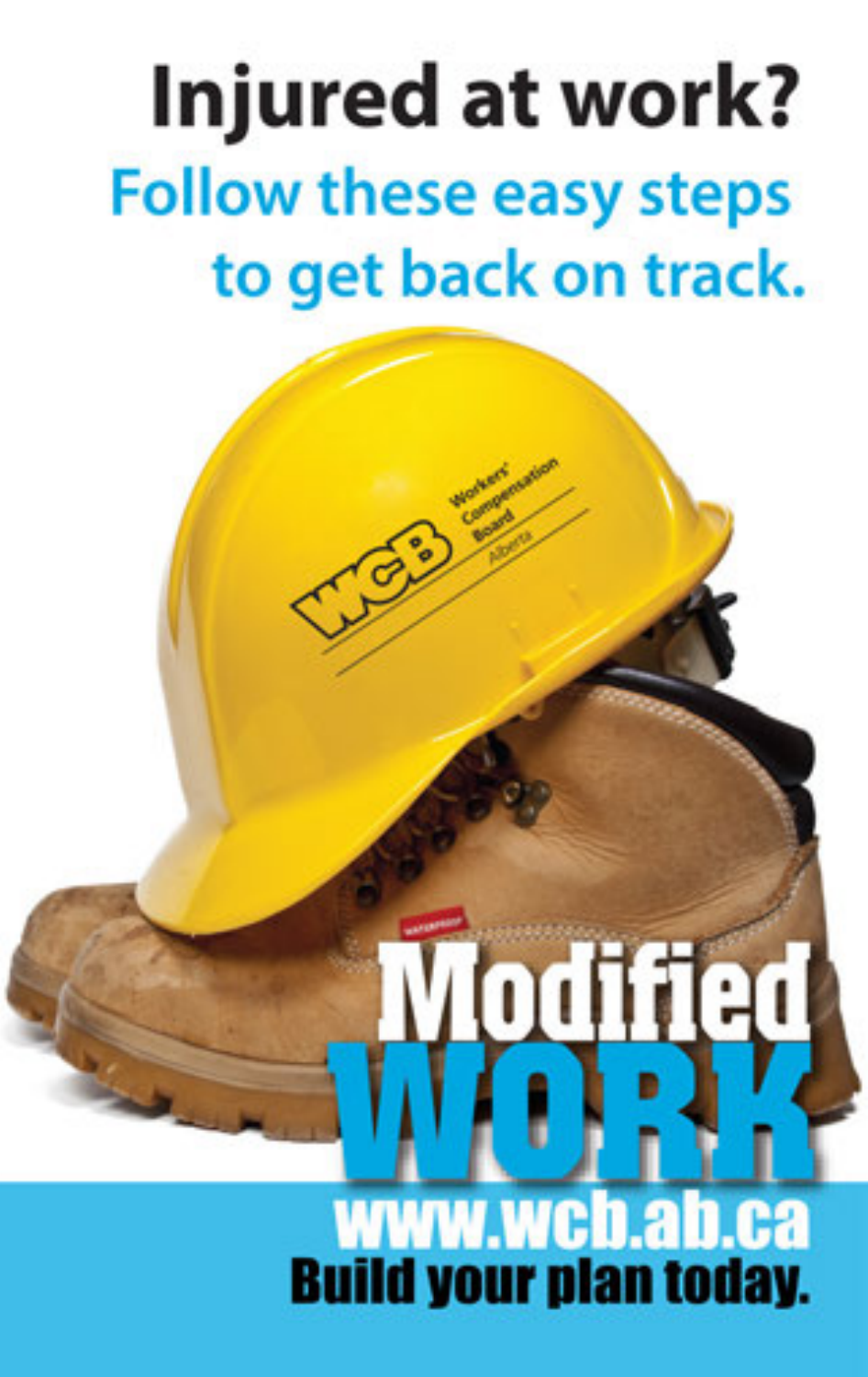**Injured at work? Follow these easy steps to get back on track.** 



## • *J;-.. Tell your* **n** *employer*

Let your supervisor know how your accident happened.

- Discuss how you can alter your job duties while you recover.
- If you need time away. plan to stay in touch while you recover.

• Find out if your employer has an Occupational Injury Services clinic available for you.

**1** 

#### *� Tell your health*  **W** *care provider*

• If your employer has access to an Occupational Injury Services clinic - take advantage for faster service and knowledgeable return-to-work advice.

> • Clinic doctors can see you within 30 minutes if you call ahead.

• Let your treatment provider know your accident happened at work.

• Discuss with your treatment provider how you can modify your job duties **2** while you recover.

**I** *J�Tell WCB* 

• Report your injury to WCB-Alberta online.

- Confirm your return-to-work options with WCB.
- Share your ideas with your WCB contact for modifying your job to help you return to work safely.

Questions about coverage or need help?

**Edmonton: 780-498-3999 Calgary: 403-517-6000**  Toll free in Alberta: 1-866-922-9221 **Toll free outside Alberta: 1-800-661-9608** (in Canada)

I



• Stay connected with your supervisor. Call regularly to share your progress.

- Discuss modified work options and dates.
- Play an active role in your recovery and return-to-work plan.

For more information about your case plan and return to work options, visit

**WCB-161** 

(FEB 2014)

**Build your plan today.** 

*[httpsJ/www. web.ab.ea/](https://www.wcb.ab.ca/return-to-work/return-to-work-planning/for-workers.html)  return-to-work/returnto-work-p/anning/for-4 <b>1*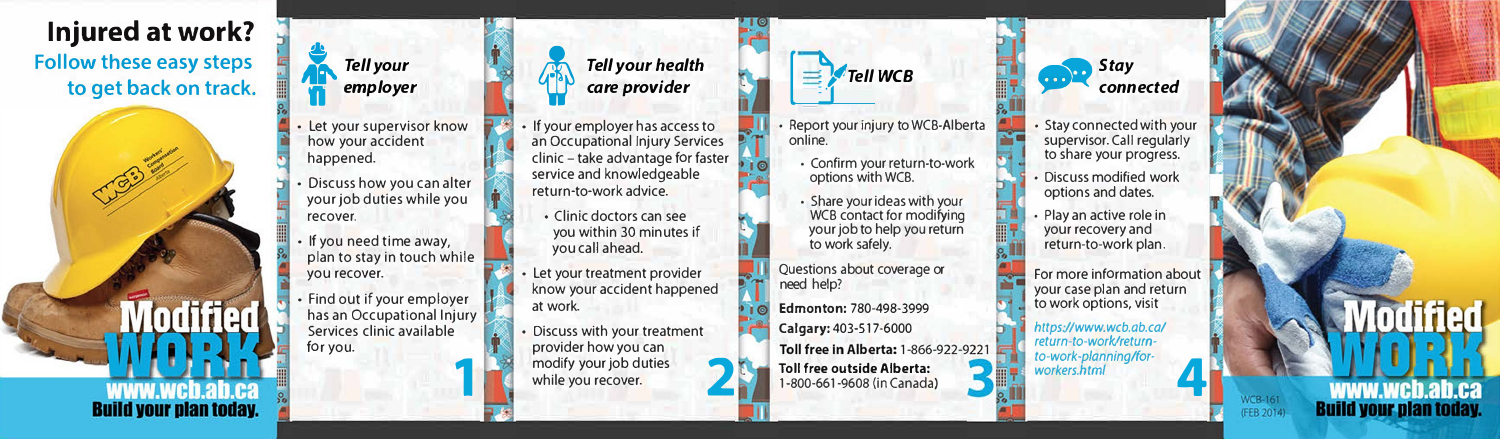WCB-Alberta's priority is helping you get back to work safely.

Your adjudicator or case manager will work with you, your employer and health care provider to achieve this goal.

Modified work is a simple, safe and positive way to return to your workplace.



Through modified work, you gain:

- **Independence** You remain self-sufficient.
- · **Income and job security** You know you have a job to return to and do not have to look for alternate employment.
- · **A sense of belonging**  to your company and co-workers.
- Self-worth You help your recovery and feel better about your injury.
- **A better recovery.**
- Modified work can be as<br>simple as changes in:
- tasks or functions (less) lifting, or bending)
- workload (e.g. hours or schedules)
- environment or work area (in the office, shop or front counter)
- equipment (changes in equipment used)

**B** 



**I should avoid** 

**I can modify my job by** 

**I can do** 

**Scan with your smart phone to report an injury online**



**177** I

 $\mathbf \cdot$ 

I

..

Learn more about how you can h e l p your recovery:

*https://www.wcb .ab.ca/ trea [tment-and-recovery/](https://www.wcb.ab.ca/treatment-and-recovery/achieve-your-best-recovery.html) achieveyour -bestrecovery.html* 

2. Z-CARD<sup>\*</sup> Trademark of and <sup>62</sup>007 Z Industri Canadian patent21169639 2007 7 Industries Lt www.zcardna.com 212-797-3450/Canada 905-451-880 CARD Job No.